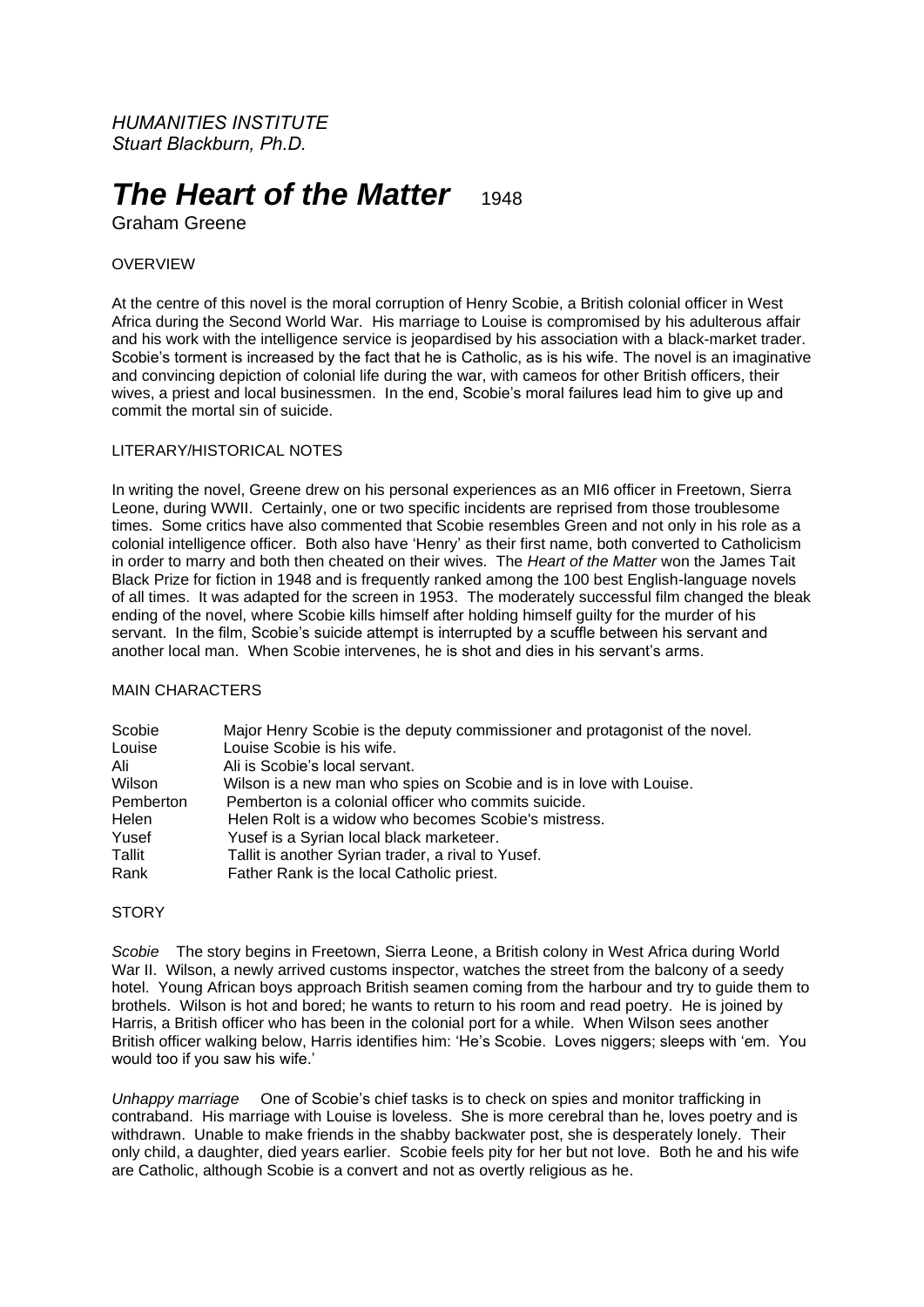*Disappointment* When Scobie is passed over for a promotion he deserves, he is philosophical but also upset because Louise will be disappointed. He is right: she asks him to send her to South Africa, which at the time was a British colony of greater sophistication and wealth. Scobie is sympathetic, but he doesn't have the money to pay for her passage.

*Yusuf* Scobie gives a lift to a man whose car has broken down. He is Yusuf, a local trader and black marketeer, who chats with Scobie about the smuggling of diamonds done by rival Syrian traders. Yusuf also drops hints about a shipment of diamonds on the *Esperanca*, a Portuguese ship due into port the next day.

*Suspicious letter* Remembering Yusuf's words, Scobie inspects the ship under the nervous eye of the captain. A disgruntled steward leads Scobie to discover a letter hidden in the captain's cabin. Although the captain claims that the letter is written to his own daughter, Scobie confiscates it because it has a Germany address and may contain military intelligence. The captain pleads with Scobie to ignore the letter: if he gives it to the censorship authorities, they will ban the captain from docking in British colonial ports, which would mean he's out of a job.

*Letter burnt* The captain offers Scobie a hefty bribe, which Scobie declines. When he finds out that the Portuguese man is a Catholic, Scobie suggests that although he will report the letter, no consequences will flow. In his office, he opens the letter, which is against regulations, and finds an innocent message written by a father to a daughter (somehow Scobie is fluent in Portuguese). He burns the letter and says nothing to the censorship authorities.

*Money and diamonds* At home, Louise becomes more insistent that she must leave, but Scobie is unable to raise the money for her passage. When Louise doubts his sincerity in raising the money, Scobie promises that he will get it, somehow. At the same time, Louise sees more and more of Wilson, who mistakes their literary rapport for some kind of love. Wilson also meets with Tallit, the Syrian trader who is in competition with Yusuf, and they discuss diamond smuggling and how to gain an advantage in the cotton market.

*Pemberton* Scobie undertakes a long journey into the bush to investigate the suicide of a local British official named Pemberton. The dead man left a note, which implies that he killed himself because he was deep in debt. When Yusef shows up, Scobie suspects that Yusef has contributed to Pemberton's despair and later suicide by offering him bribes to stay silent about smuggling diamonds. Yusef says that there is no proof since he has burned all the IOUs.

*Loan* He also tells Scobie that Wilson has been sent to spy on Scobie because the authorities suspect he is complicit in the diamond smuggling. Scobie dismisses this, but Yusef, says he will 'help' Scobie if he 'helps' him. Yusef offers him a 'loan' at the low rate of four percent. Now, Scobie can book Louise on a ship to South Africa.

*Hallucination* Suffering from jungle fever, Scobie has a hallucinatory dream, in which he imagines himself as Pemberton, which is closer to reality than he likes since he has been offered a bribe from Yusef. Awake, he assures himself that he would never commit suicide because it is an unforgivable mortal sin.

*Departure* Back home, Louise tells him that she has been offered a berth in a friend's cabin on a ship to South Africa and that she has refused because she knows they can't afford the ticket. Suddenly, Scobie tells her that he has, or soon will have, the money. Two weeks later, Louise boards the ship and promises to write.

*A parrot* Yusuf informs Scobie that his rival Tallit will try to smuggle diamonds concealed in a parrot's throat. The diamonds are found, but Tallit denies any connection with the bird and suggests that Yusef has tried to frame him.

*Helen* Survivors of a shipwreck arrive. Scobie comforts one young girl as she is taken off a lifeboat, but she dies in his arms. He also helps Helen Rolt, a nineteen-year-old survivor of the accident at sea. She was just married and is now a young widow. Seeing her malnourished state (they have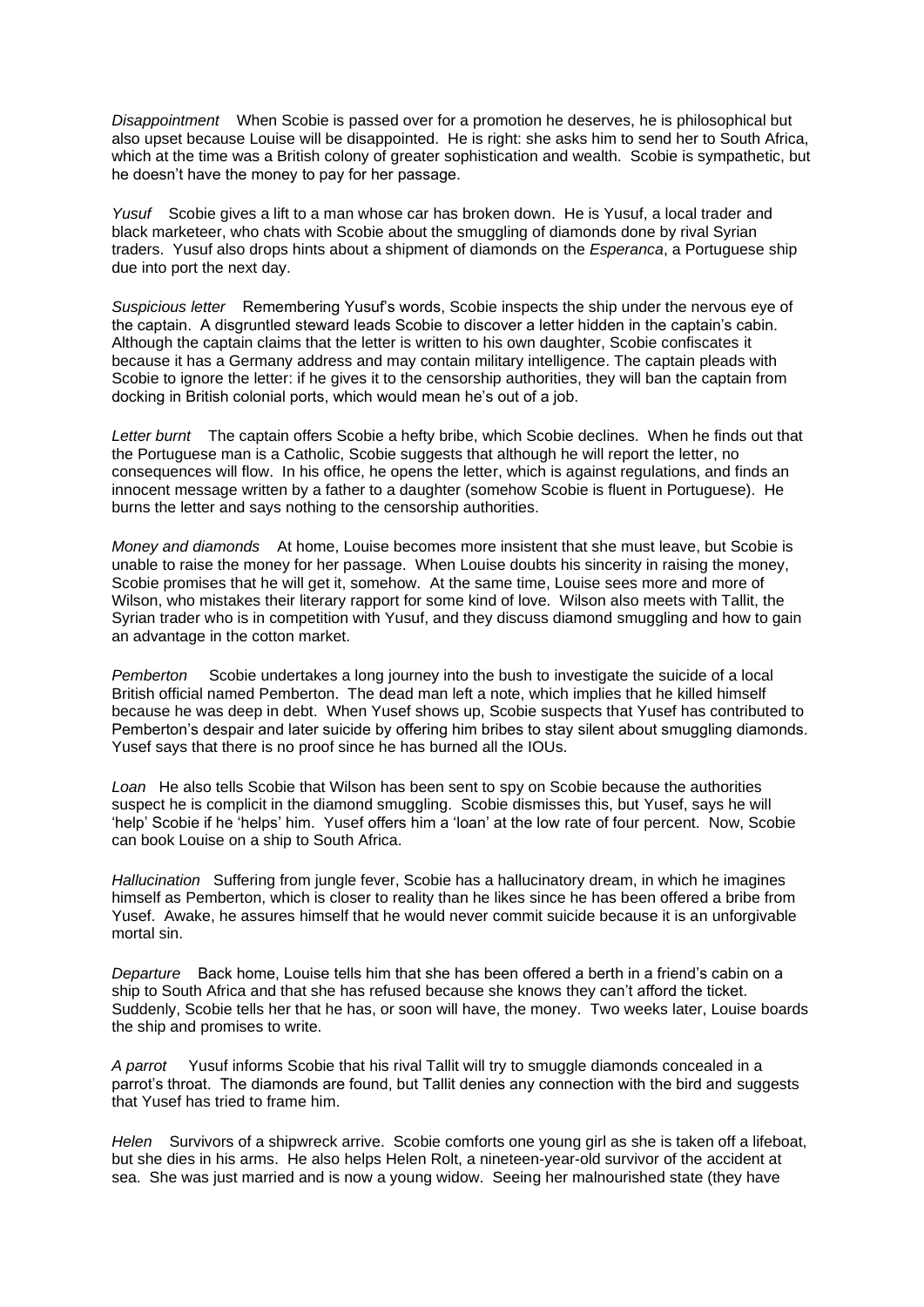been forty days at sea in lifeboats), Scobie takes pity on her and sees that she is cared for in the hospital.

*Wilson* Louise meets Wilson at a social gathering and they strike up a friendship based on their mutual love of literature. Far from jealous, Scobie is grateful that Wilson makes his wife less unhappy. Wilson visits Scobie and confesses that he is a special agent sent to investigate smuggling. He then admits that he is in love with Louise, which Scobie dismisses as 'the colonial sport.' Wilson also says that he is aware of rumours that Scobie has taken bribes from Yusef in exchange for turning a blind eye to smuggling. Scobie scoffs at this, too.

*Adultery* Scobie meets Helen Rolt after she is let out of hospital. She is alone and still shaken by her ordeal. They grow close, in part because he is interested in the stamp album she managed to salvage from the shipwreck and in part because she reminds him of his long-dead daughter. Within weeks, he starts to sleep with her, despite his knowledge that adultery is a grave sin. The affair is a short-lived happiness because Helen soon realises that he will not divorce Louise. Scobie wants to write to Louise and explain that he is in love with another woman, but he lacks the courage.

*Yusef* A high-ranking official comes to town to look into the diamond smuggling and interviews Scobie. Scobie gives an edited version of the truth of his relationship with Yusef and then tells Yusef that he intends to cut off their friendship because it puts him in danger. Yusef is disappointed but believes that one day Scobie will be back to request his help. Scobie tells his superior office that he took a loan from Yusef but that it is entirely a financial transaction, without any *quid pro quo*. When one of Scobie's love letters to Helen comes into Yusef's hands, he uses it to blackmail Scobie into turning a blind eye to the diamonds on a ship passing through the port.

*Louise and Helen* Louise sends a telegram informing Scobie that she is coming back 'home' and admitting that she made a mistake in leaving him. Scobie promises Helen that he will not abandon her. When Louise does return, Scobie neither confesses his adulterous affair nor renounces Helen. Louise says that she is happy to be back with him, and they appear to be reconciled. Scobie seeks advice from a priest but does not go to confession. He further sins by going to Mass and receiving communion while still not having confessed.

*Murder* Yusef sends a 'gift' to Scobie, which is refused, but Scobie's servant, Ali, is a witness to the incident. When Scobie upbraids Yusef about his 'gift' and admits that he is suspicious about Ali's loyalty, Yusef takes care of things by ordering Ali's murder. Scobie, however, blames himself for the killing of his servant.

*Suicide* Having sinned and betrayed everyone, Scobie decides he should commit suicide. He has damned himself anyway, and his death will at least prevent him from causing more suffering. His plan is to fake a heart ailment in order to get a prescription for strong medication. He takes one pill every night to make his eventual death look more natural and to spare Louise the knowledge that he committed suicide. After he dies, though, Louise is told by Wilson that he did kill himself. Meanwhile, Helen drifts in no-man's land. Wilson proposes to Louise and she gives him an uncertain answer.

*Conclusion* In the short final chapter, Louise meets a confessional priest and attempts to explain away her husband's suicide. The priest is not convinced but does admit that no one can truly know a person's heart or god's mercy. Maybe, the priest suggests, her husband loved god more than anyone else.

# THEMES

*Moral crisis* At the heart of this novel is the moral crisis faced by its protagonist. Scobie is not a particularly scrupulous man either in his capacity as District Commissioner in a west African colony or as a Catholic (he was a convert) or as a husband. At every turn, Scobie confronts a moral dilemma: Is the captain of the ship carrying a secret letter? If so, should he report it? Can and should he trust Yosef, the black-market trader? Can he desist in his adulterous affair? Is Ali, his long-serving servant, a traitor? Can suicide be justified if it relieves others of suffering? Although Scobie cannot be described as immoral, and although he has a sense of responsibility and possesses a conscience,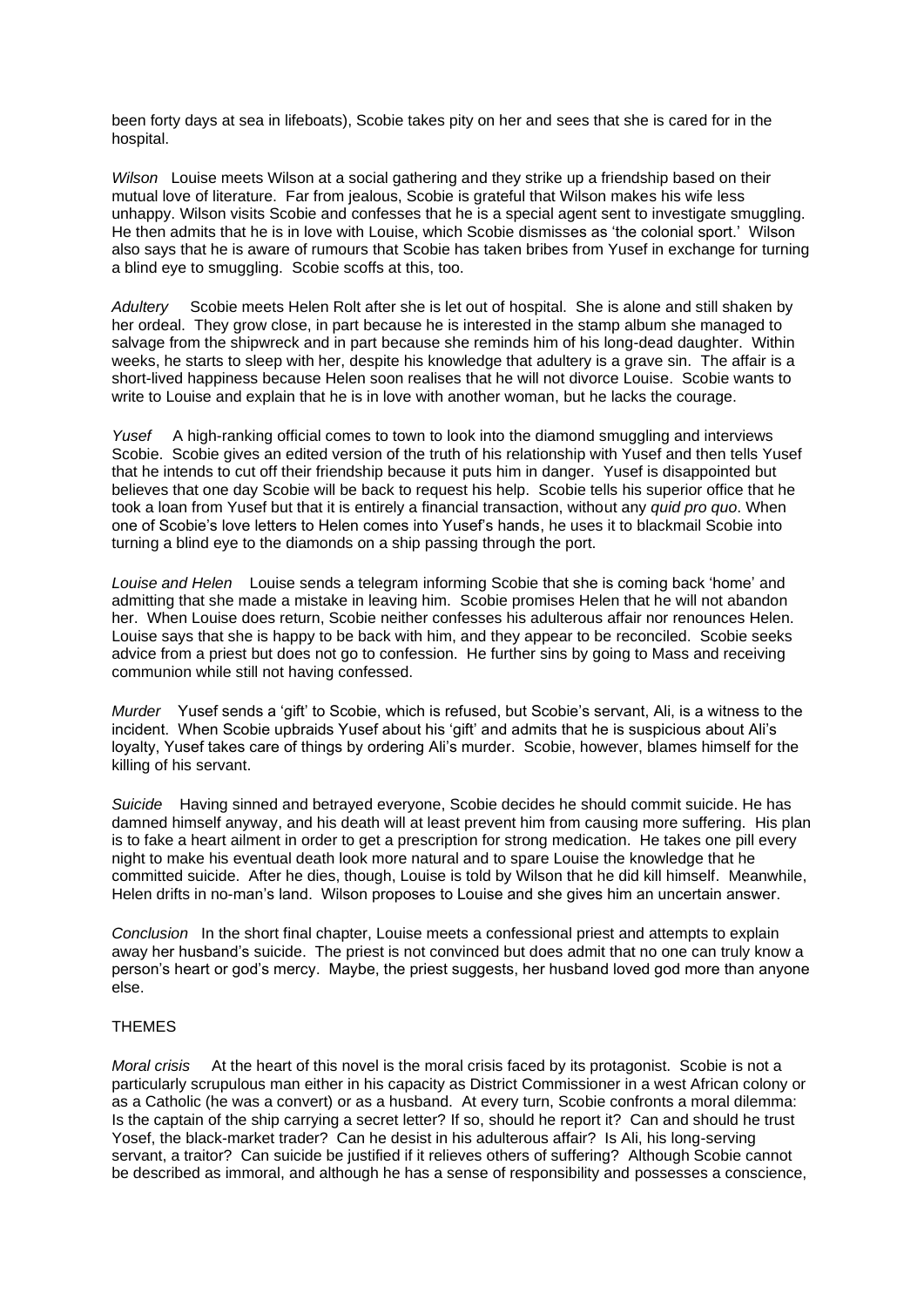he is fatally compromised by his love for the pitiful widow, Helen, and by his more unfathomable friendship with the rogue figure of Yusef. These ethical crises eat away at his soul, destroy his career and ultimately lead him to suicide. Feeling guilt, whether it is justified or not, for young Ali's death is the last straw. Scobie thinks that whatever scraps of good had lain in his heart have now been expunged. His corruption, which began with cutting a few corners at work, is now complete. When we finish the book, we understand the French epigram at the beginning, which roughly translates as 'No one knows God better than the sinner, unless it is the saint.' This is echoed in the final words of the novel, spoken by a priest who says, 'I think he [Scobie] really loved God.'

*Futility* The other theme that runs through this tragic story is the utter futility of life. Greene sets an atmosphere of ennui in the first chapter, describing the torpid weather and the dispirited British officers who 'hate the place and the people.' For the next three hundred pages, we witness failure after failure, not just for Scobie but for others, as well. The inspections for smuggling on boats fail because the officers don't look in the right place. Scobie fails to halt the illegal activities of Yusef and Tillat because of a combination of inertia and incompetence, plus the criminals' skills and loyalties. More spectacular is the failure of his marriage, again more from a vague incompatibility (she's an intellectual and he is not) than any deep character flaws. The gap between husband and wife is not particular to that relationship, however, and Greene suggests that every bond is doomed to fail because 'no human being is understood by another.' Louise, it is said, would understand Scobie only if he 'were a character in a book' that she was reading. Scobie's attempts to discover the truth about Pemberton's death are also unsuccessful, as is Wilson's wooing of Scobie's wife and Scobie's own attempt to end his affair with Helen. Underneath all this, Scobie fails as a Catholic, at least in the overt observance of its rules. And so it continues, right up to the end, when he hopes that taking the fatal dose of pills will quiet his conscience, but it isn't so and he has to struggle against his inner voice telling him to throw away the tablets and resume his 'normal' life.

#### CHARACTER ANALYSIS

**Scobie** Scobie is one of the most complex characters in all of Graham Greene's novels. He is honest and kind, but also weak and shackled by a sense of responsibility that speaks more of his pride than his humanity. Well-intended, he struggles to navigate the moral dilemmas that are inherent in the job of being an officer in a colonial administration, as well as in his unhappy marriage.

*Burdened* Major Scobie is burdened, not so much by his job or his role as husband, but by a wider, seemingly limitless responsibility for suffering in the world. This brooding pity is expressed in several scenes, including a moving one in the hospital, where the desperate survivors of a shipwreck have been taken. People are dying or close to death from weeks at sea without food. Someone says that nobody is to blame, but Scobie 'felt the weight of all that misery on his shoulders. It was a responsibility he shared with all human beings…but he was the only one who recognised it.' When a woman asks him about the victims, again Scobie reflects on the broader plight of mankind and feels unable to 'describe the restlessness, the haunting images, the terrible impotent feeling of responsibility and pity.' A little later, he tells himself that no matter 'how far away human strife and suffering may be, one still has one's eyes [and] ears.' Then comes the most quoted sentence of the novel: 'If one knew…the facts, would one have to feel pity even for the planets? If one reached what they called the heart of the matter?' Scobie suffers from excessive pity (just as Rowe does in *The Ministry of Fear*), in part inflicted by his Catholic faith but also, and more strangely, by his own sense of pride. That is the genius of Greene's novel: pity, which we would normally consider a virtue, is shown to be a burden.

*Conscientious* Scobie is a police officer. He does not tell untruths, although he sometimes omits to tell the whole truth in order to achieve some kind of justice. Having served for a long time in colonial Africa, he has learned to appreciate the local method of blunting the white man's legal system by obfuscation and omission. His tortured conscience is displayed, in all its twists and turns, in a central scene involving a potentially dangerous letter found in a ship. Written by the captain and addressed to someone in Germany, Scobie has the responsibility of seizing it and turning it over the authorities, unopened. The captain says he wrote it to his daughter, but it could still ruin his career, and he offers to bribe Scobie in order to ignore the letter. Honest Scobie refuses the bribe and takes the letter to his office, where he debates with himself about whether or not to open it, which is against regulations. 'Exercising his own imperfect judgement,' he decides to open it—'his first crime'. If the letter is innocent, as he believes it is, he can explain that the captain himself opened it. Opening the letter, he sees that is indeed a loving father writing to a daughter. But Scobie knows that every clandestine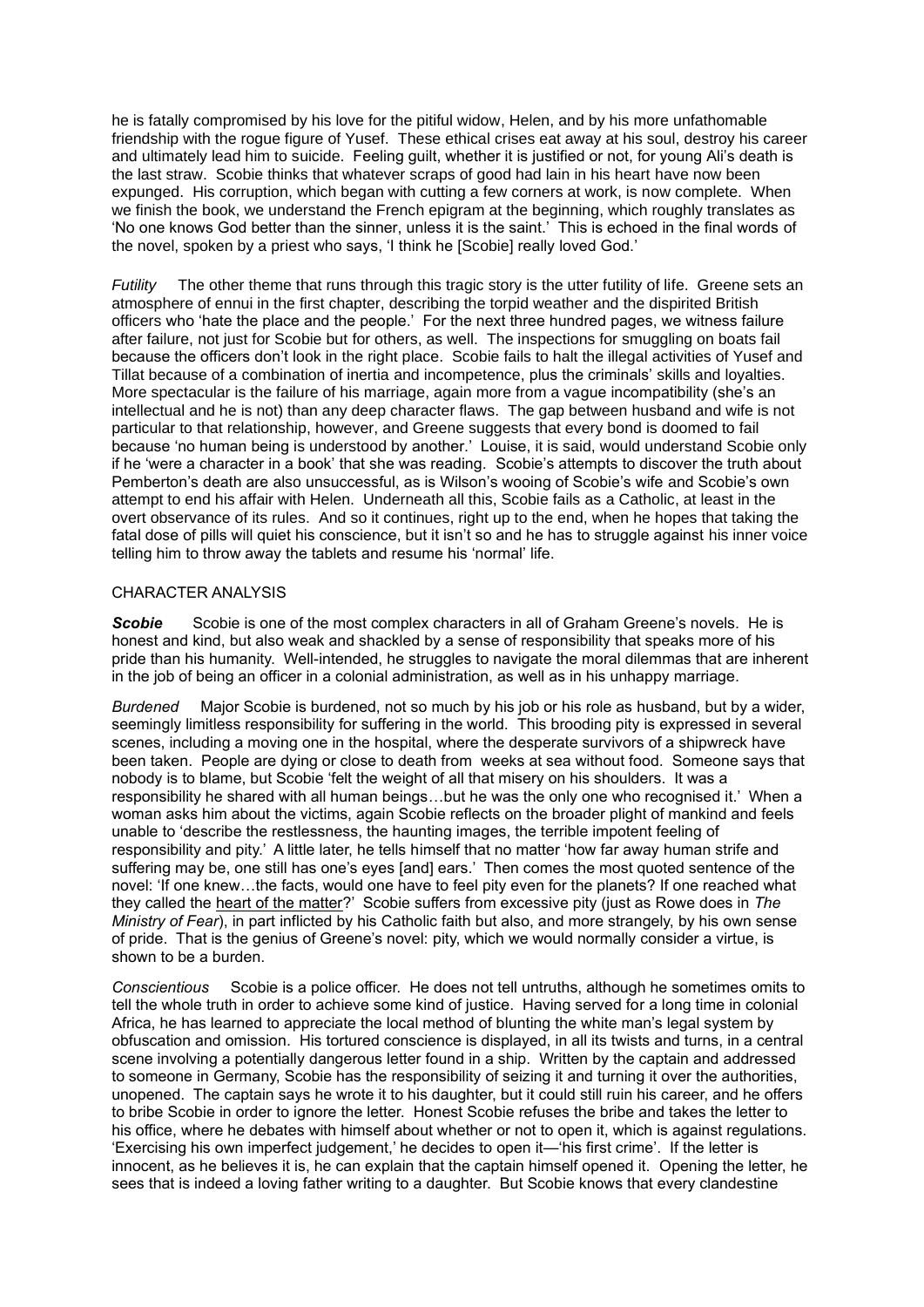letter must be examined for hidden codes and for secret ink. Still, he has committed himself to a belief in the letter's innocence, so he tears it into pieces and burns them. When he writes his report on his inspection of the ship, he omits to mention the letter. He has not lied, but he has not told the truth. Probably he has spared the captain an undeserved punishment. In this way, Greene suggests, good men are corrupted.

*Louise* 'Literary Louise,' as she is known to some of her compatriots, is lonely and isolated, both within her marriage and the wider colonial society in a small West African seaport. She is indeed a woman with intellectual tastes, who is observant and also very religious.

*Unhappy* No single word could not cover the full extent of Louise's malaise, but she is certainly very unhappy. Her problems are revealed in the first scene between husband and wife, just after Scobie has been informed that has been passed over for promotion. At home, he finds Louise feeling ill in bed. She knows that he has been snubbed for a younger man. 'I'll never be able to show my face in the club again,' she says petulantly. He tries to soothe her anxiety, but she is not satisfied and says, 'You'll resign, won't you?' When he explains that that is not possible, she suggests that they go away to South Africa and that she could make money from her writing. 'I can't stand the people here,' she cries in despair. He suggests a drive along the beach, but she can only reply that it would have been a completely different day if he had come home with the news that he had been promoted. So, here, in this brief scene, we have the core of Louise's character. She is lonely in this backwater post, where few people share her literary interests and where she will be seen as the wife of a failed man. She feels trapped.

*Perceptive* Louise reads Virginia Woolf and observes people with the keen eye of a novelist. Unlike Scobie, she does not delude herself that she is virtuous or that others are villainous. Instead, she sees their foibles and flaws without his dangerous sentimentality. The best example of this dispassionate perceptiveness is her dissection of Wilson, the recently arrived younger man who shares her literary interests. Scobie and Louise meet Wilson just after Scobie has (finally) bought Louise a ticket to sail to South Africa. Wilson is surprised to hear that she is leaving and, even more, that she didn't tell him. 'Oh, I just forgot,' she says, breezily, 'there was so much to do.' They walk on, leaving Wilson alone. Scobie says to her, 'I think he's in love with you.' And she replies, 'He thinks he is.' Scobie says that he'll look after him in her absence, but she says, 'I shouldn't see too much of him. I wouldn't trust him. There's something phony with him.' She goes on to detail her suspicions, which turn out to be accurate. Unbeknownst to him, Wilson is spying on Scobie, who is suspected of collusion in smuggling. Unhappy Louise is sharp as a tack.

*Yusef* Yusef is a local Syrian trader, who makes his money on the black market. In some ways, he is Scobie's counterpart, and certainly his companion, in the shadowy business of smuggling and custom violations. Unlike Scobie, though, Yusef never disguises his motives from himself. He may break the law, but he doesn't dissemble. While he has charisma and warmth, he is also capable of ruthless elimination of his enemies.

*Affectionate* Yusef has a special affection for Scobie, the man who should be his enemy. This aspect of his character is revealed in a long conversation between the black-market trader and the policeman. When Scobie discovers that Yusef had entangled Pemberton in debts that contributed to the latter's suicide, he is angry with the man. But Yusef shows only gratitude for Scobie and constantly calls him his 'friend.' Scobie asks why, and Yusef explains that friendship is 'something in the soul; it is not a transaction.' He then reminds Scobie of the time he nearly had him convicted for violating import duty laws: 'You only had to tell your policeman to say something a little different…I was astonished to see a white man stick to the facts…I said to myself that a Daniel has come to the colonial police.' His reference to the biblical figure renown for a firm adherence to law is the highest praise that one could pay to Scobie.

*Devious* Yusef is involved in the messy business of trading during war time, of trying to make a living when restrictions are everywhere. One way of gaining an advantage over his rival trader named Tallit is to use Scobie to arrest him. This underhand strategy is cunningly employed in a scene when Yusef visits Scobie and says that he wants 'to talk about diamonds.' He explains that the methods used by the police have proved useless in stopping the smuggling because they have bad intelligence. He then says to Scobie, 'I don't want to offer you a bribe. I thought perhaps you would like some advice, a little information.' When Scobie nods, Yusef reveals that Tallit is planning to smuggle diamonds by concealing them in the gullet of a parrot. Scobie receives the information but says he will not reciprocate by ignoring Yusef's smuggling because that would look bad. 'Quite right,'